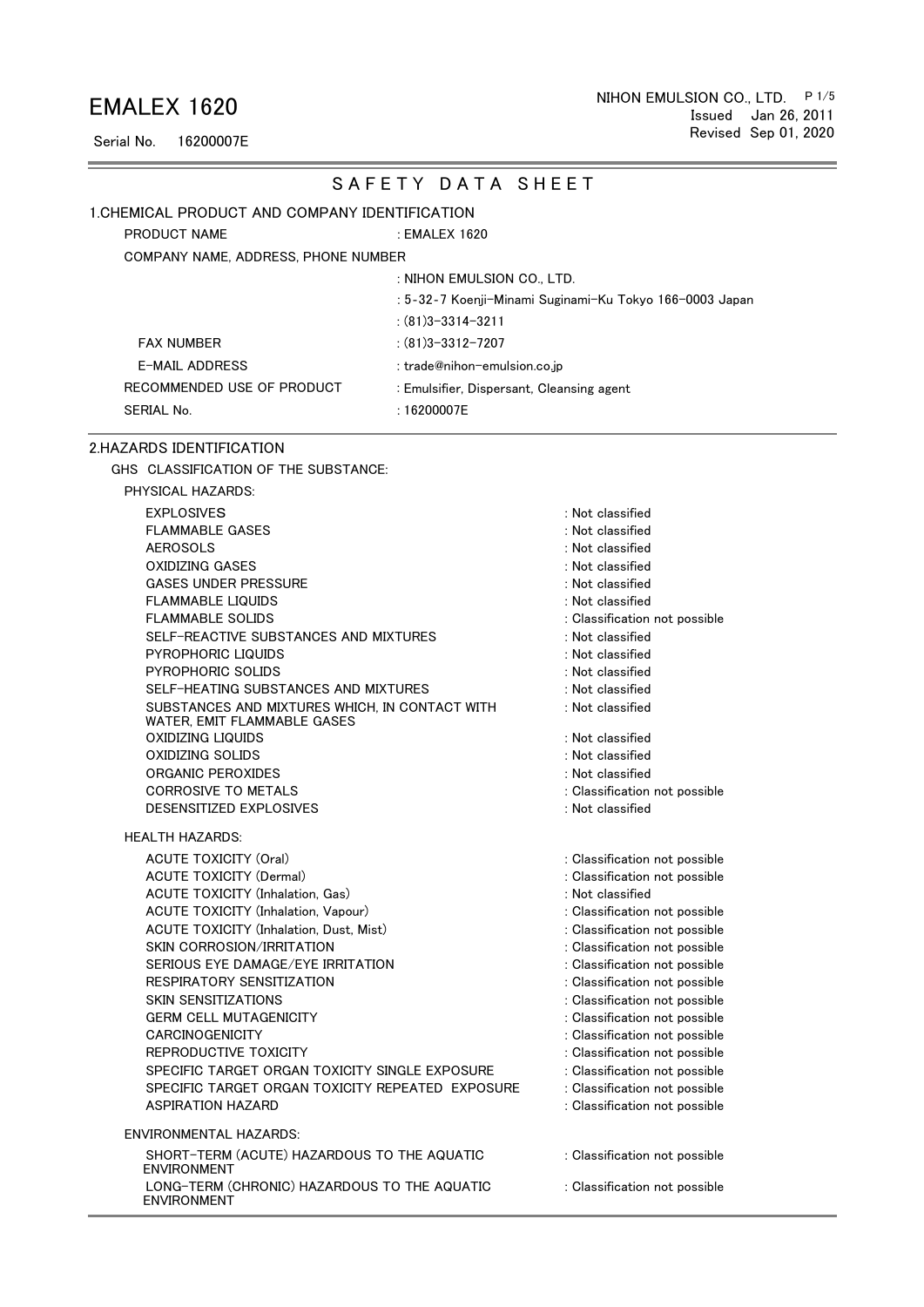Serial No. 16200007E

| HAZARDS TO THE OZONE LAYER                                                       | : Classification not possible                                                                                                                                                                                                                                                                                                                                                                                                                                                                                                                                  |  |  |  |  |
|----------------------------------------------------------------------------------|----------------------------------------------------------------------------------------------------------------------------------------------------------------------------------------------------------------------------------------------------------------------------------------------------------------------------------------------------------------------------------------------------------------------------------------------------------------------------------------------------------------------------------------------------------------|--|--|--|--|
| <b>LABEL ELEMENTS:</b>                                                           |                                                                                                                                                                                                                                                                                                                                                                                                                                                                                                                                                                |  |  |  |  |
| PICTORIAL REPRESENTATIONS                                                        | : Not applicable                                                                                                                                                                                                                                                                                                                                                                                                                                                                                                                                               |  |  |  |  |
| SIGNAL WORD                                                                      | : Not applicable                                                                                                                                                                                                                                                                                                                                                                                                                                                                                                                                               |  |  |  |  |
| <b>HAZARD STATEMENTS</b>                                                         | : Not applicable                                                                                                                                                                                                                                                                                                                                                                                                                                                                                                                                               |  |  |  |  |
| PRECAUTIONARY STATEMENTS                                                         |                                                                                                                                                                                                                                                                                                                                                                                                                                                                                                                                                                |  |  |  |  |
|                                                                                  | PREVENTION: Wash thoroughly after handling. (P264)                                                                                                                                                                                                                                                                                                                                                                                                                                                                                                             |  |  |  |  |
|                                                                                  | RESPONSE : IF SWALLOWED: Call a POISON CENTER/ doctor/ If you feel unwell.<br>$(P301+P312)$                                                                                                                                                                                                                                                                                                                                                                                                                                                                    |  |  |  |  |
|                                                                                  | IF ON SKIN: Wash with plenty water. (P302+P352)                                                                                                                                                                                                                                                                                                                                                                                                                                                                                                                |  |  |  |  |
|                                                                                  | IF IN EYES: Rinse cautiously with water for several minutes. Remove<br>contact lenses, if present and easy to do. Continue rinsing.<br>$(P305+P351+P338)$                                                                                                                                                                                                                                                                                                                                                                                                      |  |  |  |  |
|                                                                                  | STORAGE: Store in a closed container. (P404)                                                                                                                                                                                                                                                                                                                                                                                                                                                                                                                   |  |  |  |  |
|                                                                                  | DISPOSAL : Dispose of contents/container according to the rule of<br>international/country/metropolis and districts/cities and towns. (P501)                                                                                                                                                                                                                                                                                                                                                                                                                   |  |  |  |  |
|                                                                                  | PRECAUTIONS FOR USE : Please refer to Safety Data Sheet.                                                                                                                                                                                                                                                                                                                                                                                                                                                                                                       |  |  |  |  |
| 3. COMPOSITION / INFORMATION ON INGREDIENTS                                      |                                                                                                                                                                                                                                                                                                                                                                                                                                                                                                                                                                |  |  |  |  |
| SUBSTANCE/MIXTURE                                                                | :Substance                                                                                                                                                                                                                                                                                                                                                                                                                                                                                                                                                     |  |  |  |  |
| INGREDIENTS AND CONTENTS                                                         |                                                                                                                                                                                                                                                                                                                                                                                                                                                                                                                                                                |  |  |  |  |
| No. COMPONENT                                                                    | Wt%<br>CAS                                                                                                                                                                                                                                                                                                                                                                                                                                                                                                                                                     |  |  |  |  |
| 1 Polyoxyethylene 2-Hexyldecyl Ether                                             | 100<br>$69364 - 63 - 2$                                                                                                                                                                                                                                                                                                                                                                                                                                                                                                                                        |  |  |  |  |
| 4. FIRST-AID MEASURES                                                            |                                                                                                                                                                                                                                                                                                                                                                                                                                                                                                                                                                |  |  |  |  |
| IF INHALED                                                                       | : Remove to fresh air and keep comfortable for breathing.                                                                                                                                                                                                                                                                                                                                                                                                                                                                                                      |  |  |  |  |
| IF ON SKIN                                                                       | : Wash with plenty water.                                                                                                                                                                                                                                                                                                                                                                                                                                                                                                                                      |  |  |  |  |
| IF IN EYES                                                                       | : Rinse cautiously with water for several minutes. Remove contact lenses,<br>if present and easy to do. Continue rinsing.                                                                                                                                                                                                                                                                                                                                                                                                                                      |  |  |  |  |
| <b>IF SWALLOWED</b>                                                              | : Call a POISON CENTER doctor. If you feel unwell.                                                                                                                                                                                                                                                                                                                                                                                                                                                                                                             |  |  |  |  |
| PROTECTION OF THE PERSON MAKING<br>THE EMERGENCY MEASURES                        | : Rescuers rubber gloves should be worn protective equipment, such as<br>sealed goggles.                                                                                                                                                                                                                                                                                                                                                                                                                                                                       |  |  |  |  |
| THE SPECIAL INSTRUCTIONS FOR THE<br><b>DOCTOR</b>                                | : No information.                                                                                                                                                                                                                                                                                                                                                                                                                                                                                                                                              |  |  |  |  |
| 5. FIRE-FIGHTING MEASURES                                                        |                                                                                                                                                                                                                                                                                                                                                                                                                                                                                                                                                                |  |  |  |  |
| SUITABLE EXTINGUISHING MEDIA                                                     | : Dry chemical, Foam chemical, Carbon dioxide, sand, Spray water.                                                                                                                                                                                                                                                                                                                                                                                                                                                                                              |  |  |  |  |
| UNSUITABLE EXTINGUISHING MEDIA                                                   | : Rod−like water.                                                                                                                                                                                                                                                                                                                                                                                                                                                                                                                                              |  |  |  |  |
| SPECIFIC FIRE-FIGHTING HAZARDS                                                   | : To the combustion gas, contains a toxic gas such as carbon monoxide.<br>Extinguish the fire careful not to inhale the smoke.                                                                                                                                                                                                                                                                                                                                                                                                                                 |  |  |  |  |
| SPECIFIC METHODS OF FIRE-FIGHTING                                                | : Eliminate the source of combustion, extinguish a fire using the fire<br>extinguishing agent appropriate. As much as possible to do extinguish the<br>fire from upwind. Non-official is to be saved in a secure location. Cool by<br>watering the surrounding facilities. Drainage for fire-fighting, appropriate<br>measures should be taken as chemicals and substance does not flow out<br>to rivers or sewage. Appropriate measures should be taken as chemicals<br>and substance does not flow out to rivers or sewage in drainage for fire<br>fighting. |  |  |  |  |
| <b>PROTECTIVE FOR FIRE-FIGHTERS</b>                                              | : To extinguish the fire appropriate protective equipment (gloves, glasses,<br>masks, etc.) to wear.                                                                                                                                                                                                                                                                                                                                                                                                                                                           |  |  |  |  |
| <b>6. ACCIDENTAL RELEASE MEASURES</b>                                            |                                                                                                                                                                                                                                                                                                                                                                                                                                                                                                                                                                |  |  |  |  |
| PERSONAL PRECAUTIONS, PROTECTIVE<br>EQUIPMENT AND EMERGENCY<br><b>PROCEDURES</b> | : The work should be worn (gloves, glasses) protective equipment. If large<br>amounts of spilled material, safely retract the human. To ensure<br>ventilation as needed.                                                                                                                                                                                                                                                                                                                                                                                       |  |  |  |  |
| ENVIRONMENTAL PRECAUTIONS                                                        | : Do not wash away into rivers and direct sewage spilled material.                                                                                                                                                                                                                                                                                                                                                                                                                                                                                             |  |  |  |  |
| METHODS AND MATERIALS FOR<br>CONTAINMENT AND CLEANING UP                         | : If a small amount, after removing adsorbed in the adsorbent, well wipe<br>cloth, a rag and the rest. Flush with large amounts of water. If large<br>amounts. Surrounded by a berm to prevent runoff. Processing from the on<br>a secure location.                                                                                                                                                                                                                                                                                                            |  |  |  |  |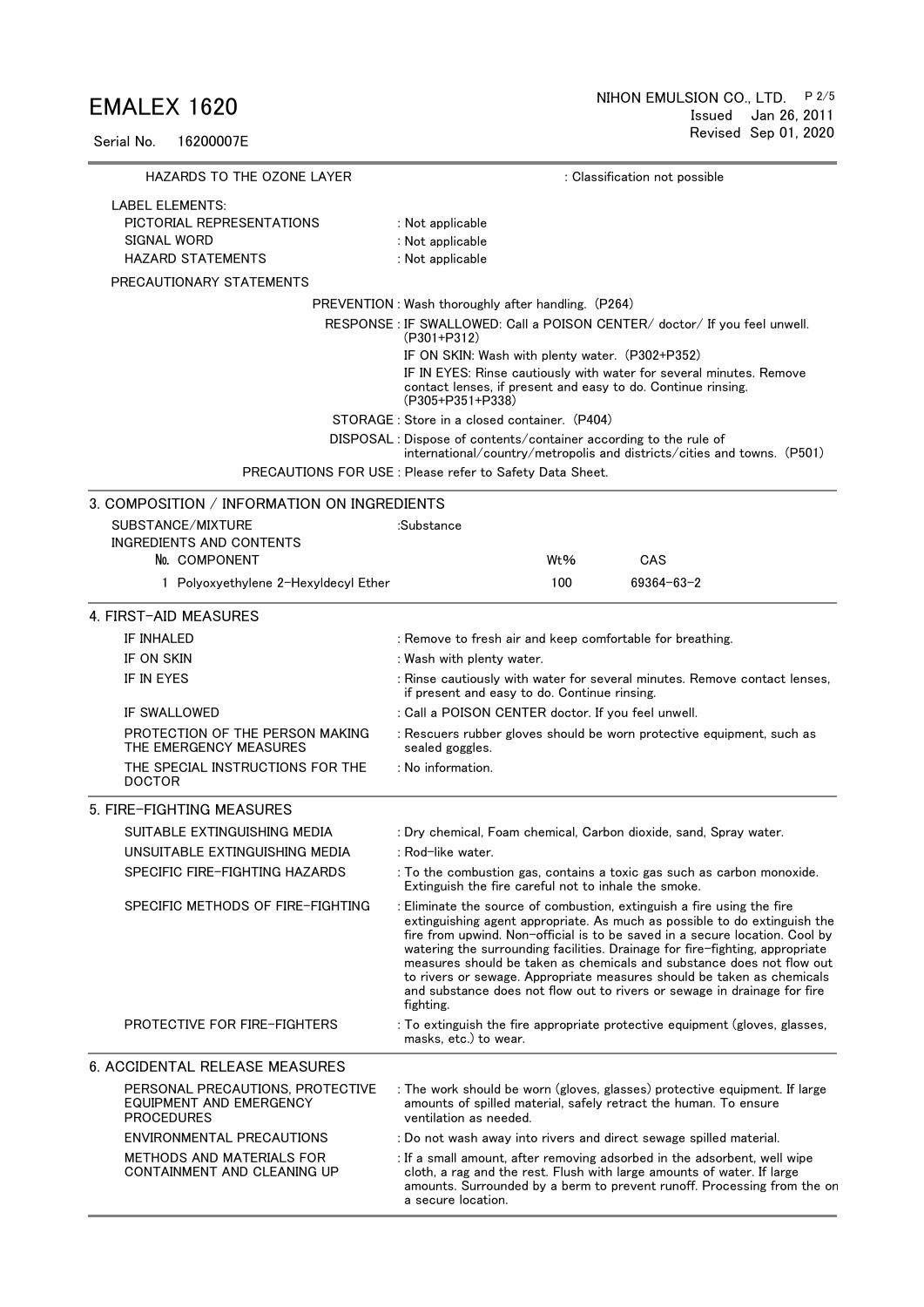Serial No. 16200007E

| PREVENTIVE MEASURES FOR<br>SECONDARY ACCIDENT               | : Remove a thing becoming the nearby ignition sources immediately and<br>prepare for extinguishant.<br>When wet on floor is allowed to stand in a state, slippery so be careful.<br>Do not walk over the spilled material.<br>Use the safe tool which does not generate a spark. |
|-------------------------------------------------------------|----------------------------------------------------------------------------------------------------------------------------------------------------------------------------------------------------------------------------------------------------------------------------------|
| 7. HANDLING AND STORAGE                                     |                                                                                                                                                                                                                                                                                  |
| <b>HANDLING:</b>                                            |                                                                                                                                                                                                                                                                                  |
| RECOMMENDED HANDLING                                        | : Heat, melt and uniform before use. Keep away from overheating.                                                                                                                                                                                                                 |
| <b>TECHINICAL MEASURES</b>                                  | : Close to the handling area, set up facilities for eyewash and body wash.                                                                                                                                                                                                       |
| PRECAUTION FOR SAFE HANDLING                                | : Flammable - Keep Fire Awav<br>Adequate ventilation in the workplace do. Wear appropriate protective<br>equipment protective glasses protective gloves. After handling, wash<br>hands and face, and then gargle.                                                                |
| STORAGE:                                                    |                                                                                                                                                                                                                                                                                  |
| <b>CONDITIONS FOR SAFE</b><br><b>STORAGE</b>                | : In well-ventilated place tightly closed container. Away from flame.                                                                                                                                                                                                            |
| SAFETY PAKAGING MATERIAL                                    | : Follow a product use container.                                                                                                                                                                                                                                                |
| 8. EXPOSURE CONTROLS/PERSONAL PROTECTION                    |                                                                                                                                                                                                                                                                                  |
| PERMISSION VALUE:                                           |                                                                                                                                                                                                                                                                                  |
| JAPAN SOCIETY FOR<br>OCCUPATIONAL HEALTH                    | : Not authorized.                                                                                                                                                                                                                                                                |
| ACGIH                                                       | : Not authorized.                                                                                                                                                                                                                                                                |
| <b>CONTROL VALUE</b>                                        | : Not authorized.                                                                                                                                                                                                                                                                |
| <b>ENGINEERING MEASURES</b>                                 | : If vapor, fume or mist occurs, installing a local exhaust ventilation. Close<br>to the handling area, set up facilities for eyewash and body wash.<br>Equipment is explosion-proof construction, To implement measures<br>against static electricity.                          |
| <b>PROTECTIVE EQUIPMENT:</b>                                |                                                                                                                                                                                                                                                                                  |
| RESPIRATORY PROTECTION                                      | : In normal handling is not required.                                                                                                                                                                                                                                            |
| <b>HAND PROTECTION</b>                                      | : Impermeable (chemical resistance, oil resistance, solvent resistance)<br>protective gloves.                                                                                                                                                                                    |
| EYES/FACE PROTECTION                                        | : Protection glasses with the side plate. (Need full protective glasses or<br>goggles type safety glasses)                                                                                                                                                                       |
| SKIN/BODY PROTECTION                                        | : Long-sleeved work clothes antistatic.                                                                                                                                                                                                                                          |
| APPROPRIATE HYGIENE MEASURES                                | : No information.                                                                                                                                                                                                                                                                |
| 9. PHYSICAL AND CHEMICAL PROPERTIES:                        |                                                                                                                                                                                                                                                                                  |
| PHYSICAL STATE                                              | : Wax                                                                                                                                                                                                                                                                            |
| COLOR                                                       | : White                                                                                                                                                                                                                                                                          |
| <b>ODOR</b>                                                 | : Characteristic odor                                                                                                                                                                                                                                                            |
| MELTING POINT/SOLIDIFING POINT                              | :42°C (Melting point) 36°C (Solidifing point)                                                                                                                                                                                                                                    |
| BOILING POINT OR INITIAL BOILING<br>POINT AND BOILING RANGE | : No data.                                                                                                                                                                                                                                                                       |
| <b>FLAMMABILITY</b>                                         | : No data.                                                                                                                                                                                                                                                                       |
| LOWER AND UPPER EXPLOSION<br>LIMIT/FLAMMABILITY LIMIT       | : No data.                                                                                                                                                                                                                                                                       |
| <b>FLASH POINT</b>                                          | : $241^{\circ}$ C (Cleveland opening type)                                                                                                                                                                                                                                       |
| <b>AUTO-IGNITION TEMPERATURE</b>                            | : No data.                                                                                                                                                                                                                                                                       |
| DECOMPOSITION TEMPERATURE                                   | : No data.                                                                                                                                                                                                                                                                       |
| рH                                                          | : About 6 (25°C, 1% Aq. soln)                                                                                                                                                                                                                                                    |
| KINEMATIC VISCOSITY                                         | : No data.                                                                                                                                                                                                                                                                       |
| SOLUBILITY: WATER SOLUBILITY                                | : Soluble                                                                                                                                                                                                                                                                        |
| SOLUBILITY: SOLVENT SOLUBILITY                              | : Dissolve in ethanol.                                                                                                                                                                                                                                                           |
| <b>PARTITION COEFFICIENT</b><br>N-OCTANOL/WATER             | : No data.                                                                                                                                                                                                                                                                       |
| <b>VAPOUR PRESSURE</b>                                      | : No data.                                                                                                                                                                                                                                                                       |
| DENSITY AND/OR RELATIVE DENSITY                             | : No data.                                                                                                                                                                                                                                                                       |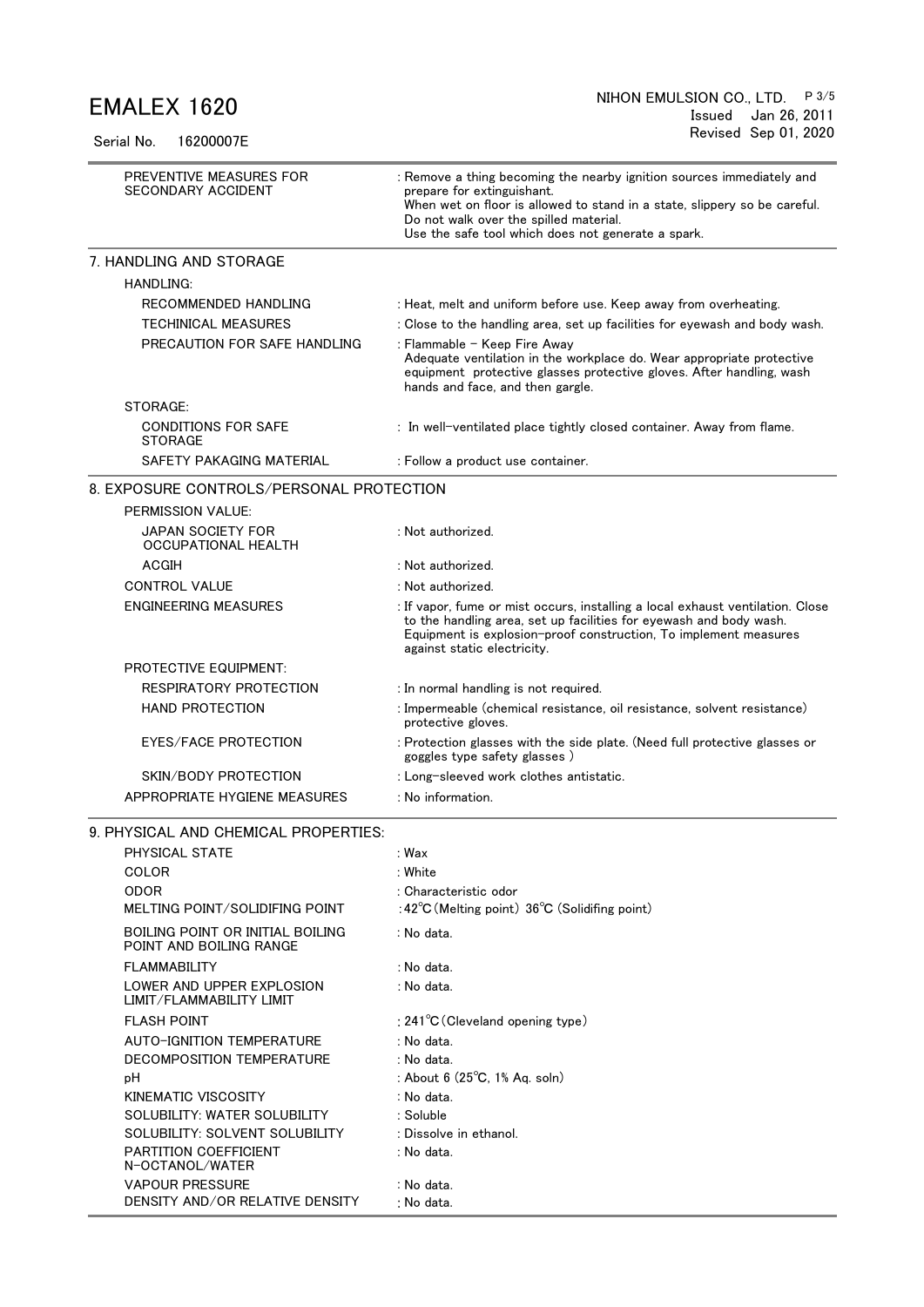Serial No. 16200007E

| RELATIVE VAPOUR DENSITY                                     | : No data.                                                                                                                                                                                                                                                                                                                                                                                                                                                         |
|-------------------------------------------------------------|--------------------------------------------------------------------------------------------------------------------------------------------------------------------------------------------------------------------------------------------------------------------------------------------------------------------------------------------------------------------------------------------------------------------------------------------------------------------|
| PARTICLE CHARACTERISTICS                                    | : No data.                                                                                                                                                                                                                                                                                                                                                                                                                                                         |
| OTHER DATA                                                  | : No data.                                                                                                                                                                                                                                                                                                                                                                                                                                                         |
| 10. STABILITY AND REACTIVITY                                |                                                                                                                                                                                                                                                                                                                                                                                                                                                                    |
| <b>REACTIVITY</b>                                           | : Reactivity is low.                                                                                                                                                                                                                                                                                                                                                                                                                                               |
| <b>CHEMICAL STABILITY</b>                                   | : Conditions are stable at normal handling.                                                                                                                                                                                                                                                                                                                                                                                                                        |
| POSSIBILITY OF HAZARDOUS REACTIONS                          | : No information.                                                                                                                                                                                                                                                                                                                                                                                                                                                  |
| CONDITIONS TO AVOID                                         | : No information.                                                                                                                                                                                                                                                                                                                                                                                                                                                  |
| <b>INCOMPATIBLE MATERIALS</b>                               | $:$ No information.                                                                                                                                                                                                                                                                                                                                                                                                                                                |
| HAZARDOUS DECOMPOSITION PRODUCTS : No information.          |                                                                                                                                                                                                                                                                                                                                                                                                                                                                    |
| 11. TOXICOLOGICAL INFORMATION                               |                                                                                                                                                                                                                                                                                                                                                                                                                                                                    |
| <b>ACUTE TOXICITY</b>                                       |                                                                                                                                                                                                                                                                                                                                                                                                                                                                    |
| ORAL                                                        | : No information. Classification not possible.                                                                                                                                                                                                                                                                                                                                                                                                                     |
| <b>SKIN</b>                                                 | : No information. Classification not possible.                                                                                                                                                                                                                                                                                                                                                                                                                     |
| <b>INHALATION</b>                                           | (GAS)                                                                                                                                                                                                                                                                                                                                                                                                                                                              |
|                                                             | No information. Classification not possible.                                                                                                                                                                                                                                                                                                                                                                                                                       |
|                                                             | (VAPOR)<br>No information. Classification not possible.                                                                                                                                                                                                                                                                                                                                                                                                            |
|                                                             | (DUST, MIST)                                                                                                                                                                                                                                                                                                                                                                                                                                                       |
|                                                             | No information. Classification not possible.                                                                                                                                                                                                                                                                                                                                                                                                                       |
| SKIN CORROSION/IRRITATION                                   | : No information. Classification not possible.                                                                                                                                                                                                                                                                                                                                                                                                                     |
| SERIOUS EYE DAMAGE/EYE IRRITATION                           | : No information. Classification not possible.                                                                                                                                                                                                                                                                                                                                                                                                                     |
| RESPIRATORY OR SKIN SENSITIZATION                           | : No information. Classification not possible.                                                                                                                                                                                                                                                                                                                                                                                                                     |
| <b>GERMCELL MUTAGENICITY</b>                                | : No information. Classification not possible.                                                                                                                                                                                                                                                                                                                                                                                                                     |
| <b>CARCINOGENICITY</b>                                      | : No information. Classification not possible.                                                                                                                                                                                                                                                                                                                                                                                                                     |
| <b>IARC</b>                                                 | Unauthorized.                                                                                                                                                                                                                                                                                                                                                                                                                                                      |
| <b>NTP</b>                                                  | : Unauthorized.                                                                                                                                                                                                                                                                                                                                                                                                                                                    |
| NIHON SANGYO HYGIENE SOCIETY                                | : Unauthorized.                                                                                                                                                                                                                                                                                                                                                                                                                                                    |
| REPRODUCTIVE TOXICITY                                       | : No information. Classification not possible.                                                                                                                                                                                                                                                                                                                                                                                                                     |
| SPECIFIC TARGET ORGAN TOXICITY.<br>SINGLE EXPOSURE          | : No information. Classification not possible.                                                                                                                                                                                                                                                                                                                                                                                                                     |
| SPECIFIC TARGET ORGAN TOXICITY,<br><b>REPEATED EXPOSURE</b> | : No information. Classification not possible.                                                                                                                                                                                                                                                                                                                                                                                                                     |
| ASPIRATION HAZARD                                           | : No information. Classification not possible.                                                                                                                                                                                                                                                                                                                                                                                                                     |
| 12. ECOLOGICAL INFORMATION                                  |                                                                                                                                                                                                                                                                                                                                                                                                                                                                    |
| <b>ECOTOXICITY</b>                                          | $:$ No information.                                                                                                                                                                                                                                                                                                                                                                                                                                                |
| PERSISTENCE AND DEGRADABILITY                               | : No information.                                                                                                                                                                                                                                                                                                                                                                                                                                                  |
| <b>BIOACCUMULATIVE POTENTIAL</b>                            | : No information.                                                                                                                                                                                                                                                                                                                                                                                                                                                  |
| <b>MOBILITY IN SOIL</b>                                     | : No information.                                                                                                                                                                                                                                                                                                                                                                                                                                                  |
| HAZARD TO THE OZONE LAYER                                   | : No information.                                                                                                                                                                                                                                                                                                                                                                                                                                                  |
| 13. DISPOSAL CONSIDERATIONS                                 |                                                                                                                                                                                                                                                                                                                                                                                                                                                                    |
|                                                             | : See the chapter "Precautions for Handling and storage".                                                                                                                                                                                                                                                                                                                                                                                                          |
|                                                             | Entrusted to specialized industrial waste disposal company has received<br>the permission of the prefectural governor.<br>If the combustion process is performed, during combustion, such as<br>carbon monoxide occurs because, in small portions to be disposed of by<br>incineration.<br>When disposing of empty containers and dispose after complete removal<br>of the contents.<br>If possible, it is desirable to recycle empty containers $\ell$ packaging. |
| 14. TRANSPORT INFORMATION                                   |                                                                                                                                                                                                                                                                                                                                                                                                                                                                    |
| <b>UN NUMBER</b>                                            | : Not applicable.                                                                                                                                                                                                                                                                                                                                                                                                                                                  |